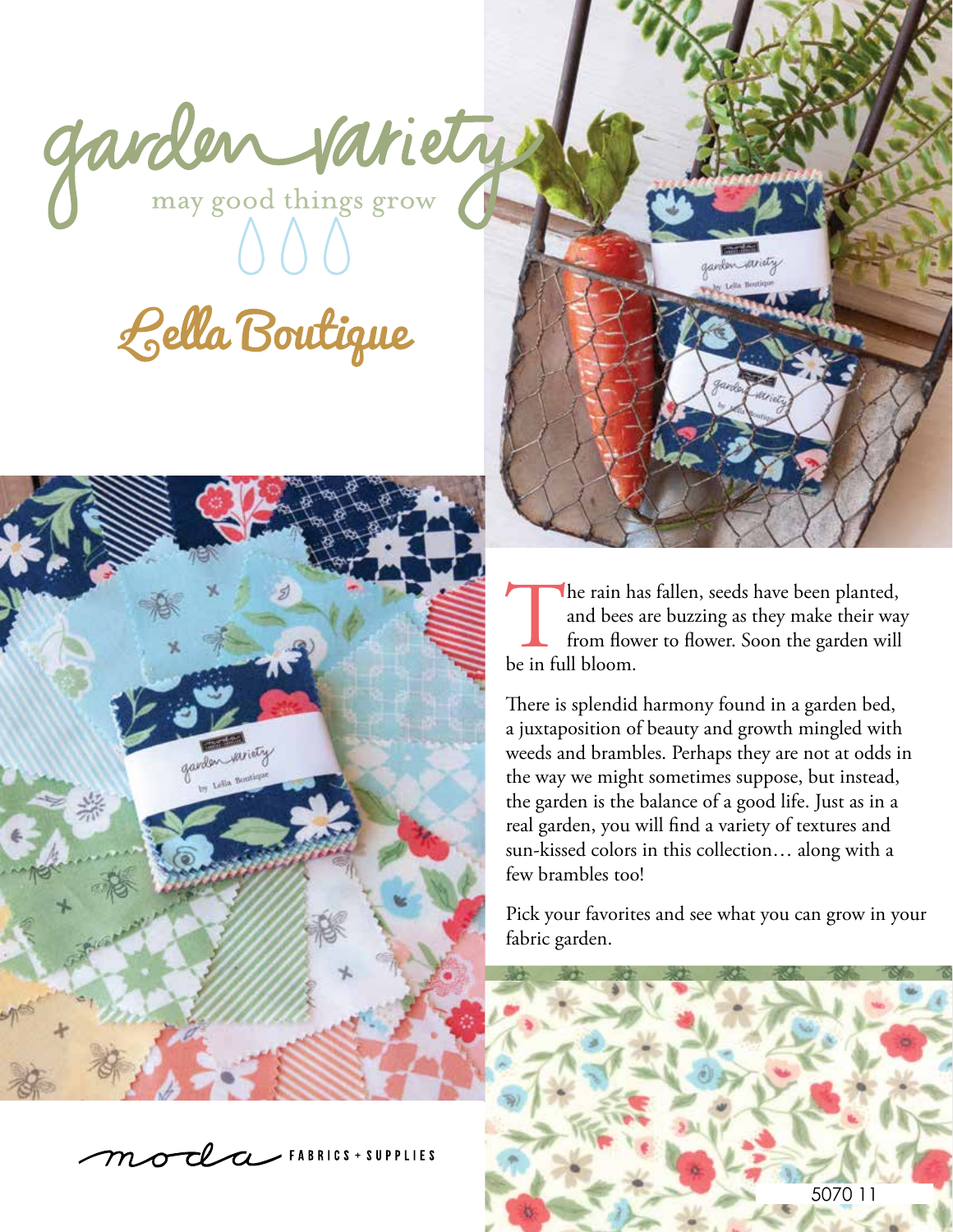

**LB 171**/**LB 171G** Chandelier 79"x79"



**LB 172**/**LB 172G** Pretty Please 60"x60"





**LB 173**/**LB 173G** Holland 78"x78"  *see pattern for additional color options*



**LB 170**/**LB 170G** Cottontail 84"x84"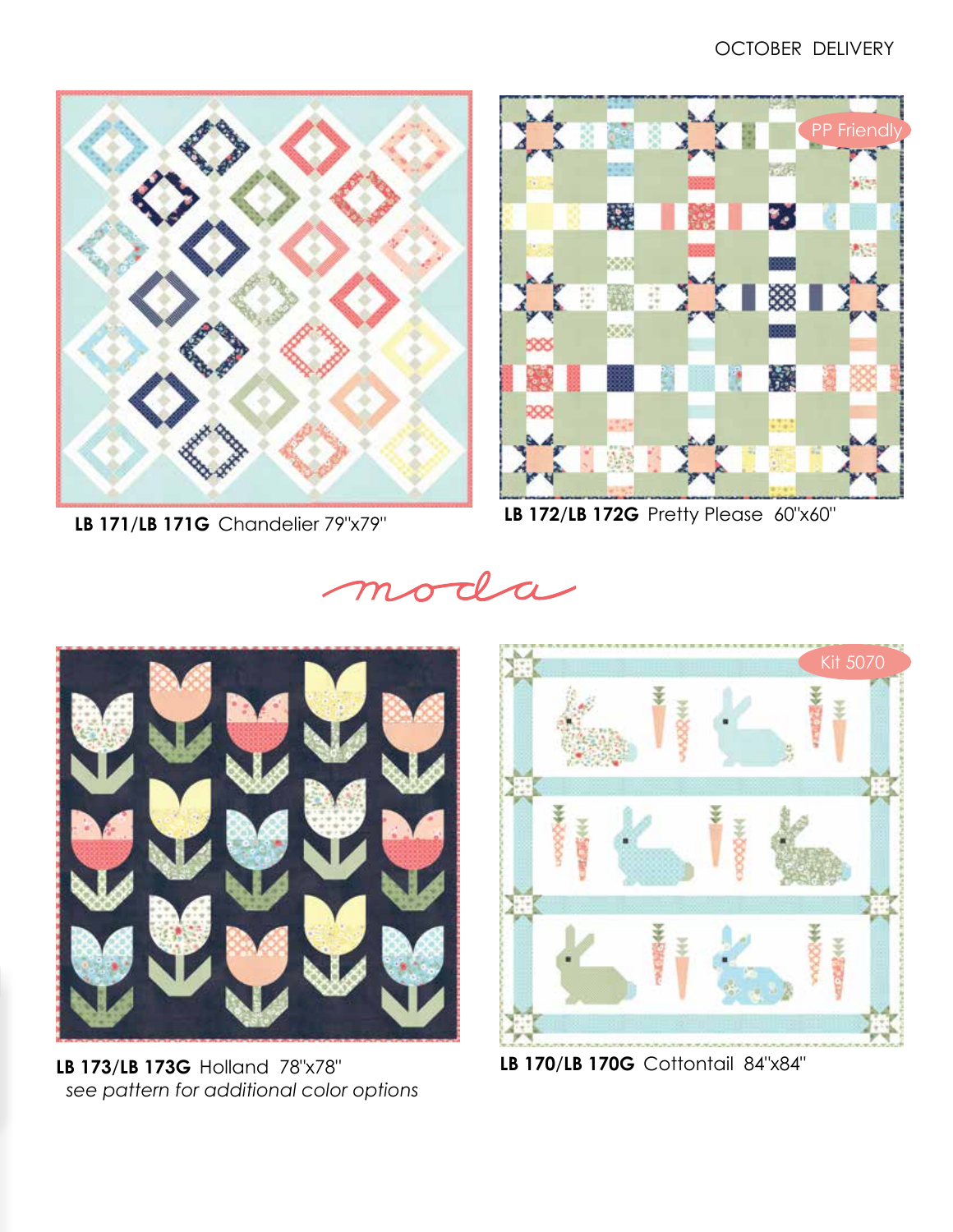

Lella Boutique











5072 17





5075 18













5070 16